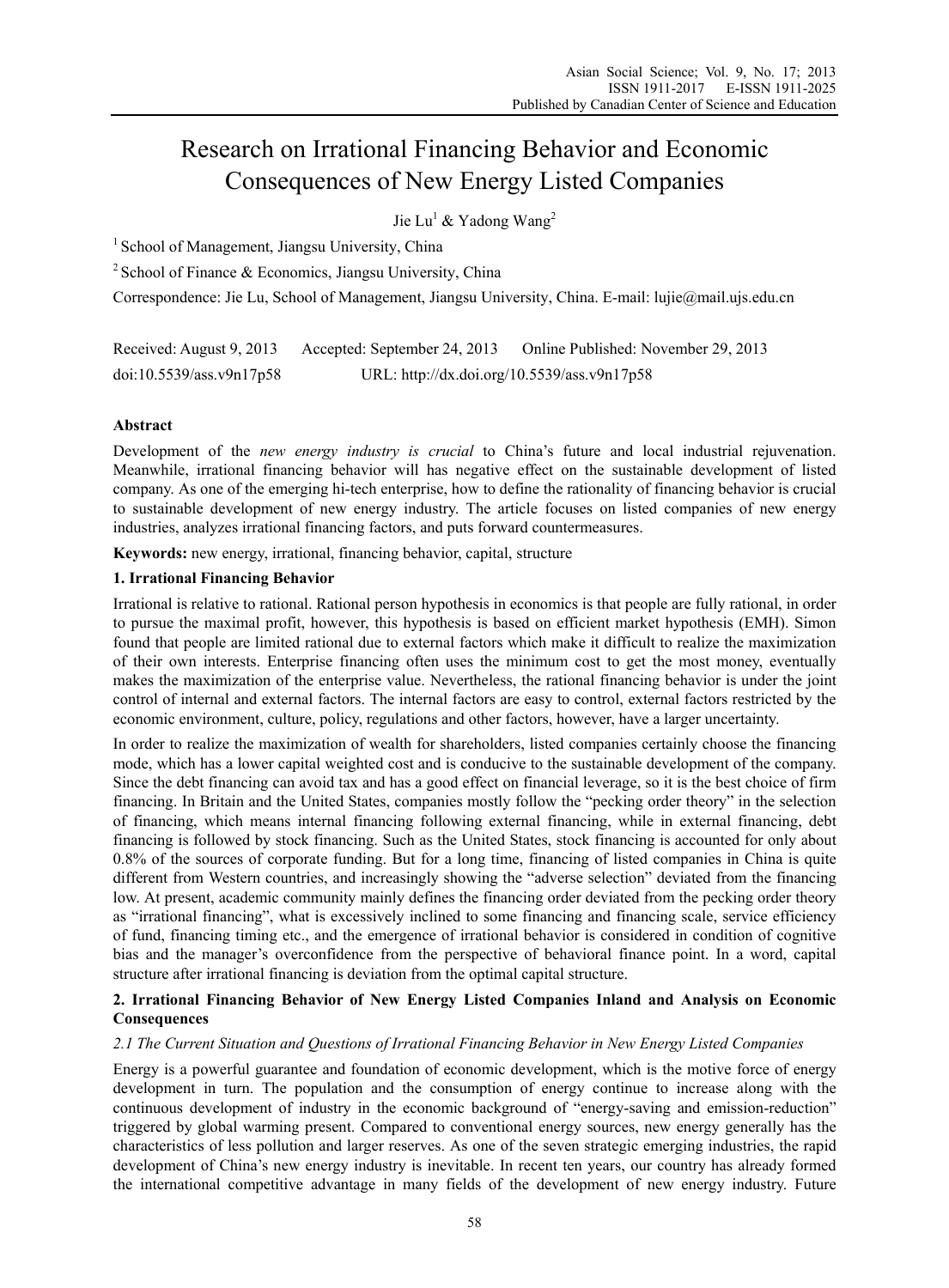development mainly will take the huge domestic market as backing to accelerate the promotion of innovation ability, while the irrational financing preference is always the "Achilles heel" lying in the sustainable development process of the new energy listed companies. At present, financing ways of new energy listed companies include issuing stock, introducing venture capital, issuing corporate bonds and bank loans. These channels are still unable to meet the needs of the rapid development of new energy industry of capital due to various reasons, and the financing mode remains biased, concrete analysis is as follows.

1) Pay attention to external financing than endogenous financing. This character is overall similar to listed companies in our country, but the new energy industry shows a stronger preference. This research has found that as a rising high-tech industry, the R&D investment, the cost of production and sale is high for new energy industry, also the risk. As it is in the early stage of development, profitability is weak compared with other industries, leading to a low retained earnings. Therefore, the average rate of endogenous financing between 2009 and 2011 is only 5.6486%, 7.2503%, 5.7212% of new energy listed companies, far below the average of China's listed companies of 21.37%. Meanwhile, the study on a sample of 50 sample enterprise has found that the minimum value of endogenous financing between 2009 and 2011 is-25.5602%,-2.3256%,-15.4805%, negative for 3, 2, 7 companies, and the highest value is only 22.8611%, 31.5446%, 44.3688%. The endogenous financing ratio greater than 10% is only 10, 13, 9 companies, accounting for 18.1819%, 23.6363%, 16.3636% for the statistical sample, indicating that the level of profitability of the industry is low, mainly rely on the external financing.

2) Short-term loan preference in bond financing. Compared with equity financing preference of China's listed companies, new energy listed companies do not show the obvious preference, the equity financing proportion in external financing is 55.2735%, 52.9706%, 47.6845% respectively between 2009 and 2011. The proportion of equity financing is decreased illustrating that the leverage effect is actively used to expand financing scale. When further analyze the composition of debt financing, this paper uses the sample data and finds that short-term borrowing occupies an important position in debt financing, 54.356%, 53.1515%, 53.4529%, respectively between 2009 and 2011, secondly the long-term borrowing, 41.9426%, 42.3424%, 35.5587%, respectively and finally the bond financing, 3.7011%, 4.5065%, 10.9884% respectively. Thus it can be seen that new energy listed companies mainly rely on borrowing rather than bond financing, similar to China's aviation industry and real estate industry. Furthermore, the phenomenon of short-term debt become long-term is more serious which can be found through the footnotes to the financial statements of listed companies, and the repayment ability of short-term borrowing is worse. During the period of 2009-2011, number of companies issuing bonds is respectively 7, 10, and 19. Especially compared to equity financing, number of companies issuing stocks or shares over the three years is respectively 10, 16, and 11. The funds raised by issuing or allotment of shares in three years is 16.3621 billion Yuan, 32.1906 billion Yuan, 21.4583 billion Yuan, and the funds raised by issuing bond is 16.7332 billion Yuan, 21.2852 billion Yuan, 41.6330 billion Yuan. It can be seen that enterprises prefer to equity financing rather than bond financing in the stock market.

3) Excessive financing and change the use of funds arbitrarily. Although there is only 7 of new energy companies publicly raised funds during 2009-2011, they are faced with excessive tendency to raise funds, which is similar to China's overall situation. The sum of funds principal-agent financing of 3 companies is 5602 million yuan in 2011, 12 companies raised funds a few years ago is up to 812.22 hundred million yuan, 6 companies used the raised funds in all 930 million yuan to add current capital, 5 companies changed the use of the raised funds totally 9378 million yuan. There was only 2 companies authorized agent financing of 202 million yuan in total in 2010, 11 companies raised funds a few years ago is 349.65 hundred million yuan, 2 companies used the raised funds in all 121.86 hundred million yuan to add current capital, 1 company changed the use of the raised funds totally 88 million yuan. There was 3 companies authorized agent financing of 1526 million yuan in total in 2009, explaining on one hand the new energy listed companies finance a large number of money, on the other hand they put a lot of money into the captical market for investment income to make up for lack of the industry which increase business risks, even some companies put 50% of raised funds into the project. The use efficiency of the fund is not high, and the phenomenon of arbitrarily change the use of raised funds is also very serious.

#### *2.2 Analysis on Economic Consequences of Irrational Financing Behavior of New Energy Listed Companies*

1) Venture capital is on a wait-and-see attitude and risk investment is seriously insufficient of new energy listed companies. Although most of the risk investment institutions focus on new energy as a key industry for investment, but the investment amount is very limited for new energy project from venture capital present. This is mainly due to two reasons, firstly are the technical barriers. Risk investment institutions know little about the technology research of new energy project, and concern about whether to recover the high investment, also have no confidence in achievement in scientific research and the market. Secondly are the existence barriers.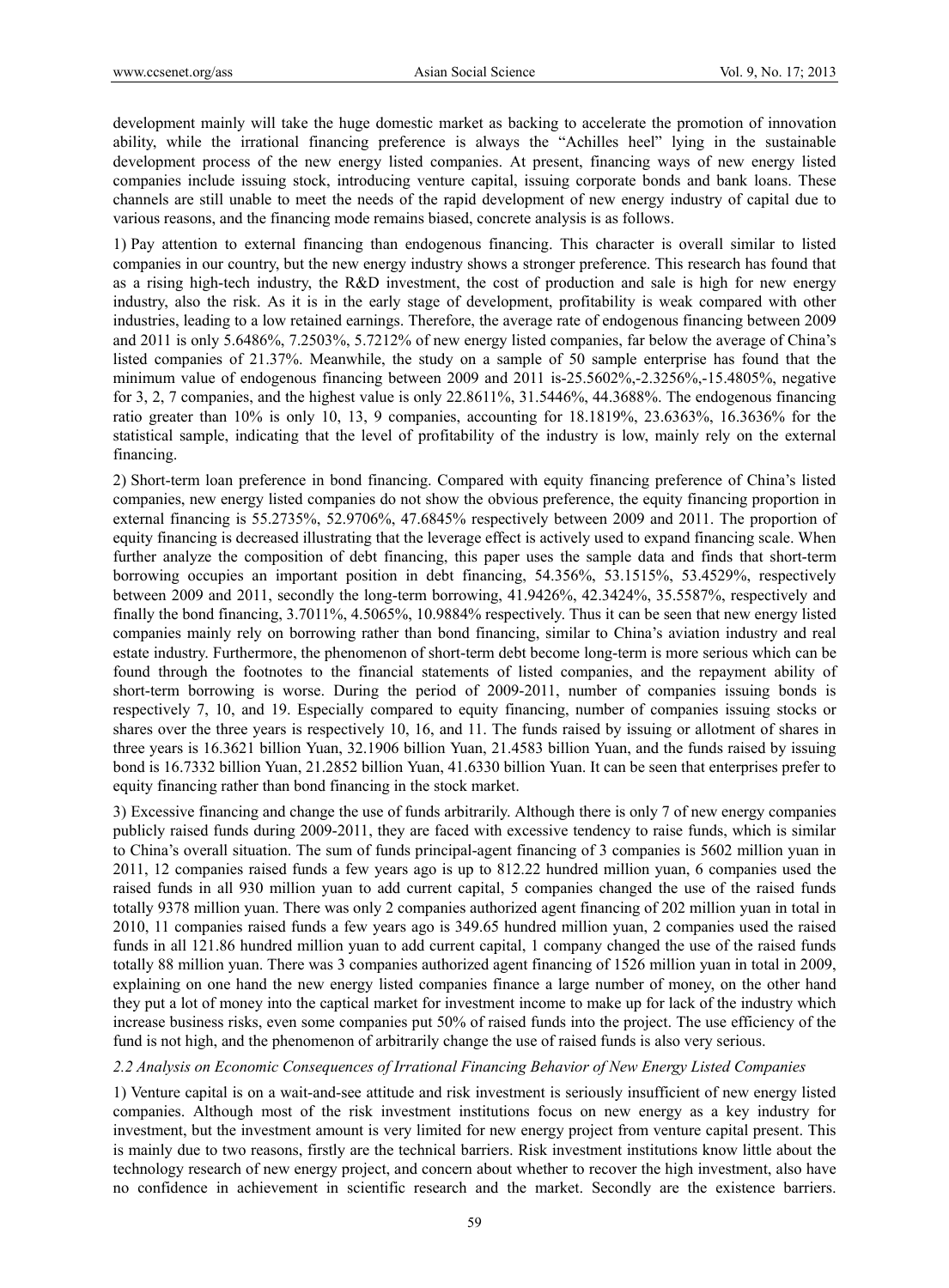Development status of China's new energy enterprises and capital market decide the venture capital is difficult to quit in a short period of time. On the one hand, the scale of China's new energy industry is limited, now it is unable to enter the industry mergers and acquisitions and shuffle period, so it cannot achieve capital exit though mergers and acquisitions. On the other hand, China's securities market is not mature, whether it is IPO or backdoor listing, there are some difficulties. Therefore the investment of venture capital to the new energy industry is still very limited.

2) The development of corporate bond market lies behind, limiting the bond financing of new energy listed companies. The indisputable fact is that China's capital market is lack of variety present. The development of the stock market has reached a certain scale, but development of the bond market, especially corporate bond market relative lag. The real corporate bonds in both variety and scale are very limited in China's bond market, only a few varieties like the short-term financing bonds and the switching company bonds. Therefore, the relative lag of the corporate bond market has restricted the scale of China's new energy enterprises to issue bonds in a certain extent.

3) The risk prevention awareness of commercial bank limits the size of loans to the new energy industry. At present, commercial banks are the main debt financing channels of China's enterprises. Under the consideration of preventing credit risks or obtaining short-term benefits, the banks have taken a cautious or limited credit policy for the new energy industry, not only the credit amount is less, the interest rate is up, and the guarantee condition is strict, leading the new energy enterprises in a relatively weak position in obtaining bank loans. From look on the whole, the credit investment of bank to new energy enterprises is serious insufficient.

# **3. Research on Governance Countermeasures of Irrational Financing Behavior of New Energy Listed Companies**

# *3.1 Increase Risk Investment Appropriately, Widen the Channel of the New Energy Finance*

This study argues that venture capital operation can meet the demand of new energy enterprises. From international successful cases, Hudson, clean energy companies obtain credit bank of Switzerland \$300 million in 2008, renewable energy investment banking at credit of Switzerland CEO John cavalier as a partners usually pay more attention to enterprise capital turnover and solvency, loans are mostly need collateral, and venture capital as equity capital, and bank credit capital of difference is that risk investment preference for high-risk projects, pay attention to corporate earnings and future growth, risk investment mainly covers in start-up stage of SMEs, to join Hudson, so as to realize win-win both sides with deposit. In general, most of new energy listed companies with high risk, while bank lending is mostly in security and risk aversion for first, more and better focused on enterprises with a higher benefits and a lower risk; Meanwhile, Bank and most of the high and new technology enterprise, works for equity investment, account for about 30% of corporate equity, investment horizon of at least 3 to 5 years, have introduced modern enterprise management mode. Thus, for the effective development of risk investment and withdrawal mechanism of venture investment barriers, need real second board market in our country, so that the venture capital exit quickly. At present, although the Shenzhen stock exchange has launched the small and medium-sized enterprises board, but the listed terms and there was no difference in the motherboard market, should lower the threshold of the new energy enterprises listed as soon as possible.

# *3.2 Establish and Perfect the New Energy Fund*

This research thinks, should draw lessons from the current international popular oil fund operation technique, for example, Norway extracted from national finance income and tax each year set up by a percentage of the funds deposited in the oil fund, Azerbaijan with Mex services of benefit-sharing, risk-sharing collective investment system, mainly to new energy industry expansion funds, closed-end funds can be used commonly, duration for 10 to 15 years, by a government or big energy companies and non-bank financial institutions, the originator of registered capital icon and other countries are also established similar oil fund. Therefore, this research thinks, on the development of new energy, new energy fund set up by the government can effectively guide the big enterprise; the fund should generally include industrial investment fund and financial investment funds, etc., The former is a kind of equity investments in unlisted enterprises and provide management shall be not less than 200 million Yuan, the non-financial institutions registered capital shall be not less than 10 million RMB Yuan. As a result, new energy industry is extremely beneficial to orderly capital expansion and guide private capital into the new energy industry. At the same time, the financial investment funds, capital accumulation is a short-term investment as the main purpose, by the professional institutions manipulation of the securities funds to participate in futures, options and the international monetary market to arbitrage funds effectively.